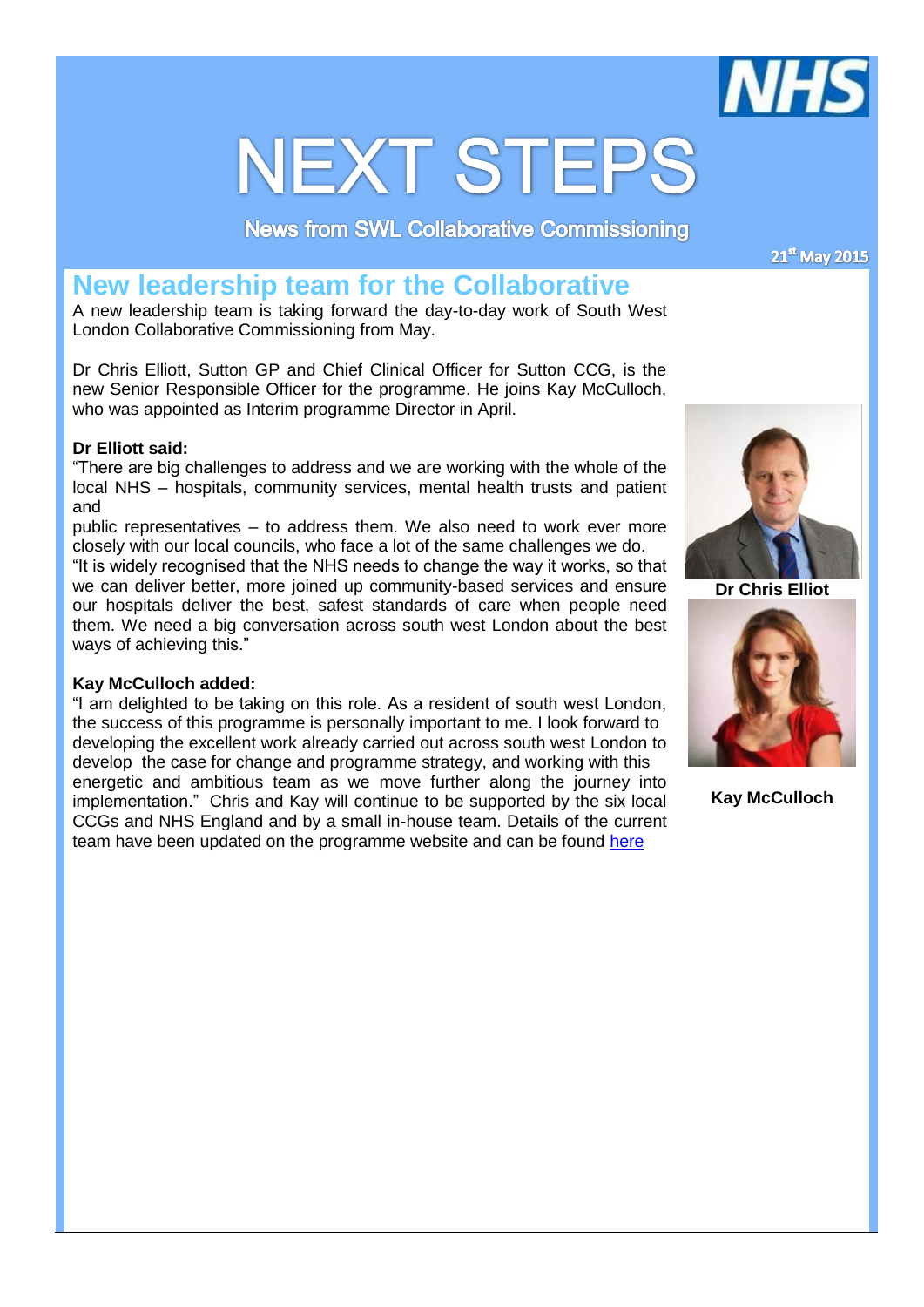#### **Why we need to transform the NHS**

Like most GPs, I am very proud of the NHS. It is one of our greatest achievements as a country. Since its inception in 1948, it has transformed the health of the population and is now treating many more people and saving more lives than ever before.

As all the main parties recognised in the recent General Election, there are big challenges ahead for the NHS. It will certainly need to change so that it better meets the needs of our patients. The vast majority of clinicians and NHS managers are passionate about maintaining the NHS as a publicly-owned service that is free at the point of delivery. It is important that we recognise and address the challenges we face, while protecting the principles and values that the public know and love.

What we must not do is stand still. We know that there are very significant clinical, financial and staffing challenges and that failure to address these will leave us unable to provide the care our patients need. We need to be ambitious about the extent to which we can transform the NHS into a service that works much better for patients.

#### **What does that vision look like?**

I think it has four main elements:

#### **More and better community-based services.**

Wouldn't it be easier and better if, instead of having to go to hospital, most people's needs could be met in their local health centre, at home or through a specific service based in their community? This has been the direction of travel in the NHS for several years and it is why patients are starting to see many more community-based services in south west London. The pace of this change is likely to increase as our strategy develops.

It is an approach that better suits a population in which people live longer, with about a third of older people living with long term conditions such as diabetes, asthma or heart disease. With better support in the community from their GP, district nurse or local specialist team, these patients could get help or advice quicker and more effectively, reducing the need for repeated visits to hospital. This will in turn make hospital care more accessible and quicker for those who need it, meaning our hospitals can be first rate specialist centres.

#### **Better prevention**

We need to focus much more on preventing people becoming ill in the first place. Better support at local level and earlier intervention in both mental and physical health problems can stop people becoming sicker and needing to go to hospital.

#### **More joined up care**

It goes without saying that an important part of this jigsaw is all NHS services working more closely together – and working in a more joined up way with the social care services provided by local councils. People should not have to continually provide the same information to different health and social care professionals. GP surgeries should work together in networks to address the needs of their populations. We need to rethink care so that the needs of patients, not services, are at the centre. This will be a big area of focus in south west London as our strategy develops.

#### **Consistent, high quality care**

We have some excellent health services in south west London and our ambition should be for every service to be at the level of the best. This is not always the case. Too often, the outcome of care depends on when and where a patient accesses the NHS. That is not acceptable and we are determined to address it so that all our patients have a level playing field.

If you take these four elements together – and if we put our energies into addressing each of them fully – then the potential is there to transform the NHS in south west London (and elsewhere). This is a vision that aligns completely with the NHS Five Year Forward View, providing a seven-day service that keeps people well where we can and has specialist care available around the clock for those who need it.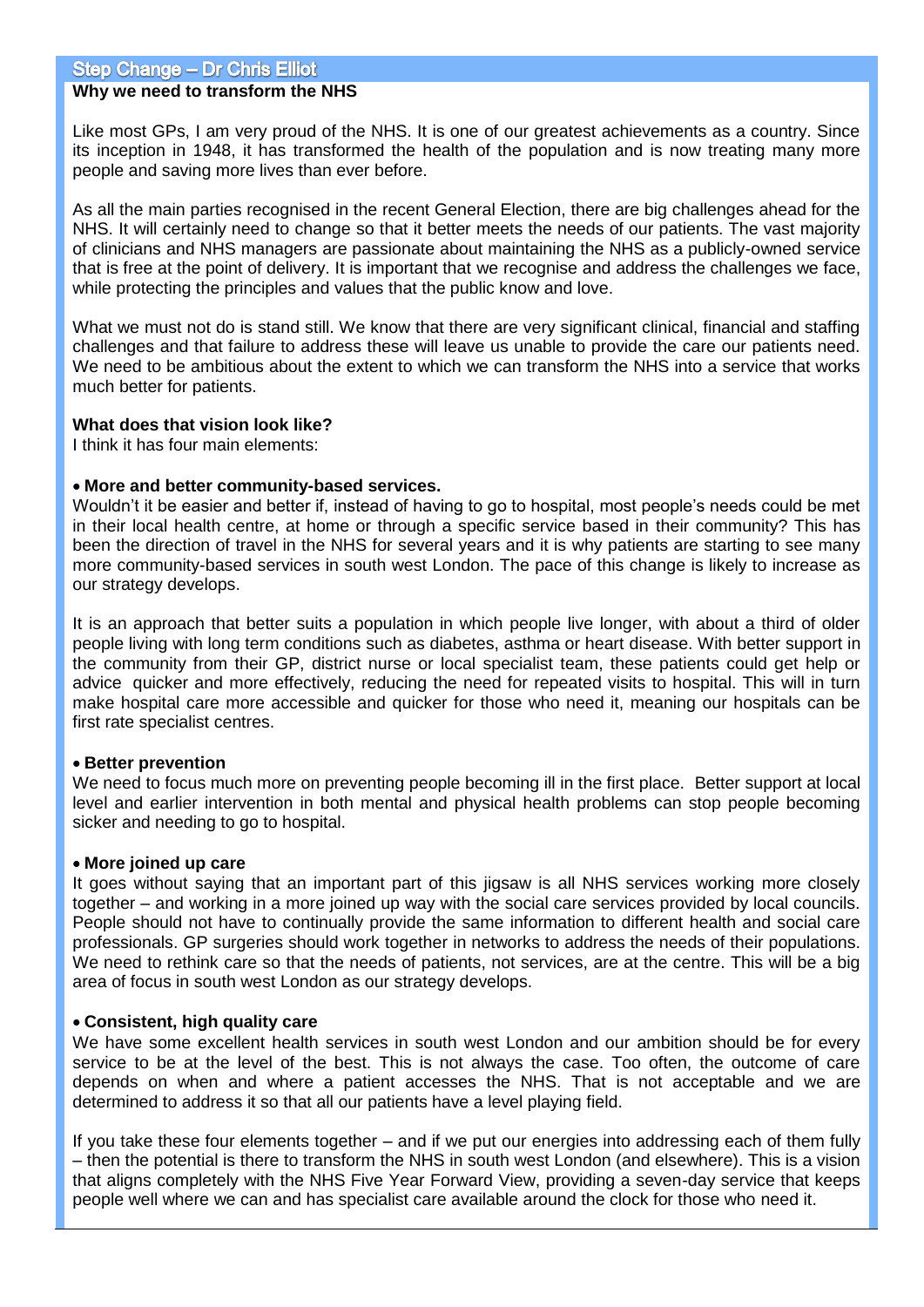depends on when and where a patient accesses the NHS. That is not acceptable and we are determined to address it so that all our patients have a level playing field.

If you take these four elements together – and if we put our energies into addressing each of them fully – then the potential is there to transform the NHS in south west London (and elsewhere). This is a vision that aligns completely with the NHS Five Year Forward View, providing a seven-day service that keeps people well where we can and has specialist care available around the clock for those who need it.

Everyone can play a part in delivering this vision. Clinicians, managers, social care staff and patients all have a role to play. By working together and talking to each other, we can bring about far-reaching changes and an NHS that works better for us all.

#### *Dr Chris Elliott is a Sutton GP and Senior Responsible Officer for SWLCC*

#### **In Step With.... Kay McCulloch**

#### **What does your job involve?**

I'm responsible for making sure we are doing the right things, at the right time, with the right people to deliver our five year strategy. This involves a mixture of the strategic, tactical and operational –for example, working with the team to plan the work of our clinical design groups; discussing with providers how we work with them; working with our modelling teams to make sure we have the evidence we need to move the programme forward; considering contracting and funding mechanisms; engaging with our stakeholders and helping to shape the messages we put out to the public; designing how the programme is governed and decisions made; managing the budget of the programme and finding funding for it; recruiting and managing staff….lots of different things every day

#### **What attracted you to this kind of role?**

This is a challenging programme, and I like a challenge! Plus there is plenty of variety in the day to day role. But most importantly, it is meaningful to me. I work in the health sector because I want to make a difference to people's lives – and for this programme, as I live in South West London, those people include me and those close to me, so I have a personal interest in making this programme a success.

#### **If you had a magic wand, what one thing would you change about the NHS?**

I'd ask for a few more wishes I think! But to choose just one, close to my heart is a family member with multiple long term conditions. It has been hard for her being passed from pillar to post and having very disjointed and fragmented care over the years – time consuming, frustrating, confusing and demoralising for someone who is very vulnerable. There are so many people in the same boat – I'd like to see that change by coordinating and integrating care better for people like her.

#### **What are your hopes for the programme?**

That it will make a difference that we can see in south west London – so that we are able to deliver high quality services to our population in a way that is sustainable for the future.

#### **Describe yourself in three words**

Enthusiastic, upbeat, organised